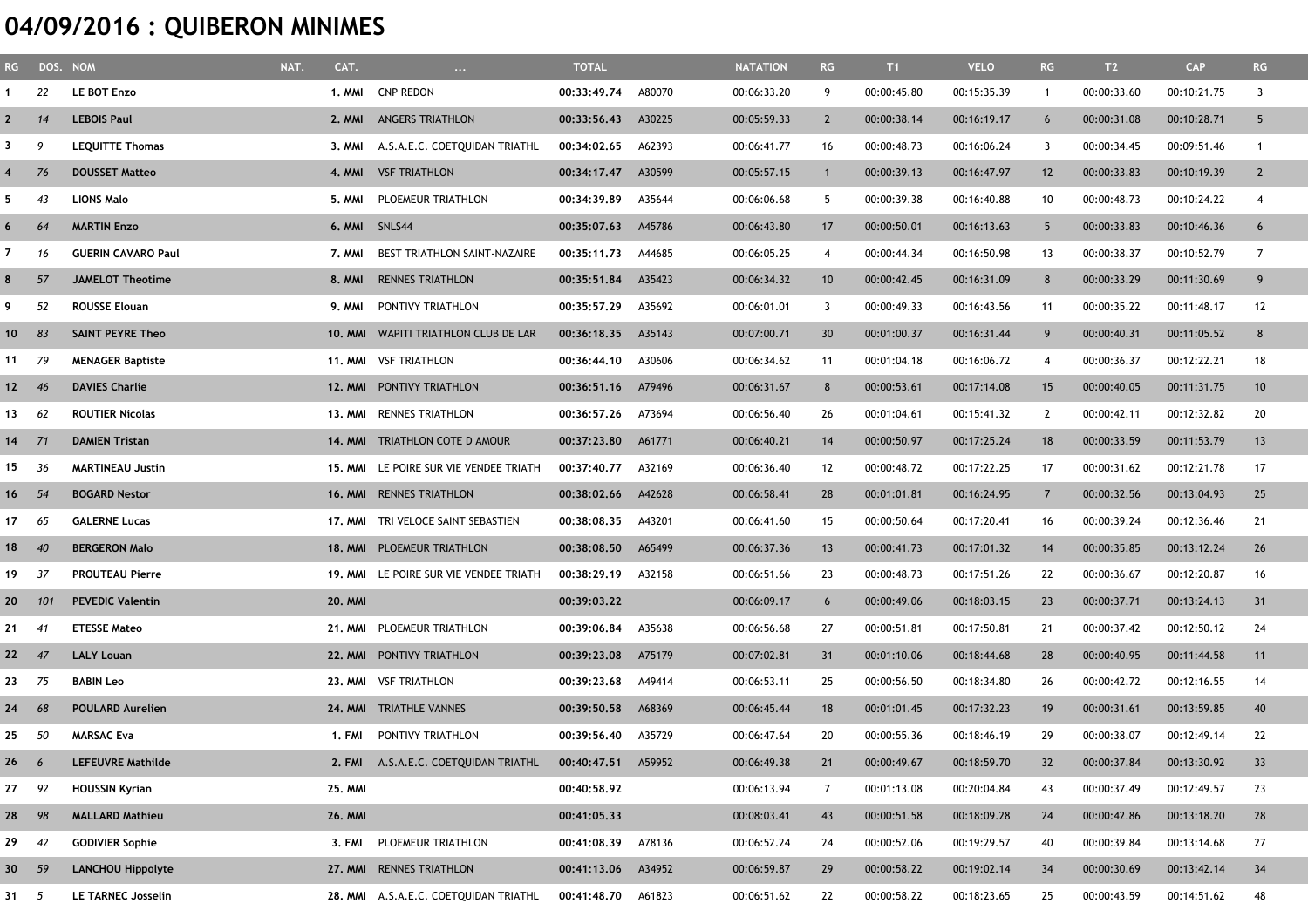| <b>RG</b>       | DOS. NOM       |                                | CAT.<br>NAT.   | $\ldots$                              | <b>TOTAL</b> |        | <b>NATATION</b> | RG | T1          | <b>VELO</b> | RG  | T2          | <b>CAP</b>  | RG |
|-----------------|----------------|--------------------------------|----------------|---------------------------------------|--------------|--------|-----------------|----|-------------|-------------|-----|-------------|-------------|----|
| 32 <sub>2</sub> | 72             | <b>BERTHIER Artus</b>          |                | 29. MMI TRIATHLON COTE D EMERAUDE     | 00:42:11.77  | A82639 | 00:08:03.71     | 44 | 00:01:11.22 | 00:19:58.69 | 42  | 00:00:40.04 | 00:12:18.11 | 15 |
| 33              | 31             | <b>CHARBONNIER Martin</b>      | 30. MMI        | LE POIRE SUR VIE VENDEE TRIATH        | 00:42:12.13  | A32111 | 00:08:54.56     | 55 | 00:01:08.99 | 00:18:59.87 | 33  | 00:00:44.36 | 00:12:24.35 | 19 |
| 34              | 34             | <b>LUSSON Elisa</b>            | 4. FMI         | LE POIRE SUR VIE VENDEE TRIATH        | 00:42:27.05  | A32167 | 00:08:18.82     | 50 | 00:01:01.29 | 00:19:07.11 | 35  | 00:00:38.70 | 00:13:21.13 | 29 |
| 35              | 44             | <b>AUDO Morann</b>             | 5. FMI         | PONTIVY TRIATHLON                     | 00:42:33.12  | A74909 | 00:07:43.90     | 37 | 00:00:54.17 | 00:19:54.07 | 41  | 00:00:38.74 | 00:13:22.24 | 30 |
| 36              | -80            | <b>BURGAENTZLEN Eva</b>        | 6. FMI         | WAPITI TRIATHLON CLUB DE LAR          | 00:42:40.33  | A35113 | 00:07:32.00     | 35 | 00:01:08.34 | 00:19:21.80 | 38  | 00:00:49.07 | 00:13:49.12 | 38 |
| 37              | 26             | <b>POUEZARD Leo</b>            | 31. MMI        | ECUREUILS DE PLOUAY                   | 00:42:47.59  | A35010 | 00:07:29.18     | 34 | 00:01:02.06 | 00:19:24.93 | -39 | 00:00:42.45 | 00:14:08.97 | 42 |
| 38              | 69             | <b>GERARD Ambre</b>            | 7. FMI         | <b>TRIATHLON CLUB NANTAIS</b>         | 00:42:51.17  | A60490 | 00:08:22.73     | 51 | 00:01:00.34 | 00:18:57.56 | 31  | 00:00:42.46 | 00:13:48.08 | 37 |
| 39              | 97             | <b>LEGER Maxime</b>            | 32. MMI        |                                       | 00:42:51.29  |        | 00:09:39.42     | 59 | 00:00:59.27 | 00:17:46.76 | 20  | 00:00:31.61 | 00:13:54.23 | 39 |
| 40              | 100            | <b>PERRICHOT Corentin</b>      | 33. MMI        |                                       | 00:42:58.09  | A34822 | 00:08:17.78     | 49 | 00:01:26.63 | 00:18:43.88 | 27  | 00:00:43.27 | 00:13:46.53 | 36 |
| 41              | 45             | <b>BELLAMY Lorette</b>         | 8. FMI         | PONTIVY TRIATHLON                     | 00:43:11.57  | A79915 | 00:07:53.64     | 39 | 00:00:53.38 | 00:19:09.62 | -37 | 00:00:45.19 | 00:14:29.74 | 45 |
| 42              | 33             | <b>LUSSON Aglais</b>           | 9. FMI         | LE POIRE SUR VIE VENDEE TRIATH        | 00:43:32.99  | A32144 | 00:08:06.65     | 45 | 00:01:04.82 | 00:19:07.20 | 36  | 00:00:36.49 | 00:14:37.83 | 47 |
| 43              | 86             | <b>CASTEL François</b>         | 34. MMI        |                                       | 00:43:54.18  |        | 00:08:48.56     | 54 | 00:01:10.35 | 00:18:53.17 | 30  | 00:00:37.60 | 00:14:24.50 | 44 |
| 44              | 102            | <b>PLOUZENNEC Anaelle</b>      | <b>10. FMI</b> |                                       | 00:44:29.52  |        | 00:07:57.93     | 40 | 00:00:58.92 | 00:20:27.21 | 45  | 00:00:45.04 | 00:14:20.42 | 43 |
| 45              | 18             | <b>JALLAIS Clarisse</b>        |                | 11. FMI BEST TRIATHLON SAINT-NAZAIRE  | 00:44:37.49  | A29770 | 00:08:14.04     | 48 | 00:01:13.35 | 00:20:52.67 | 50  | 00:00:32.35 | 00:13:45.08 | 35 |
| 46              | 78             | <b>GRAFFIN Pierre</b>          |                | 35. MMI VSF TRIATHLON                 | 00:44:59.64  | A30597 | 00:08:01.21     | 41 | 00:01:10.11 | 00:21:06.04 | 52  | 00:00:35.95 | 00:14:06.33 | 41 |
| 47              | 25             | <b>MORGANT Elisa</b>           |                | 12. FMI ECUREUILS DE PLOUAY           | 00:45:51.82  | A34996 | 00:07:38.26     | 36 | 00:01:12.76 | 00:20:36.11 | 47  | 00:00:35.85 | 00:15:48.84 | 52 |
| 48              | 73             | <b>BERTHIER Teliau</b>         |                | 36, MMI TRIATHLON COTE D EMERAUDE     | 00:46:28.42  | A82640 | 00:08:44.34     | 53 | 00:01:17.63 | 00:21:14.36 | 53  | 00:00:36.78 | 00:14:35.31 | 46 |
| 49              | 58             | <b>KERBRAT Nicolas</b>         | 37. MMI        | <b>RENNES TRIATHLON</b>               | 00:46:55.13  | A74539 | 00:07:06.83     | 32 | 00:01:38.04 | 00:20:55.02 | 51  | 00:00:42.74 | 00:16:32.50 | 55 |
| 50              | - 20           | <b>PAUL Capucine</b>           | <b>13. FMI</b> | <b>BEST TRIATHLON SAINT-NAZAIRE</b>   | 00:47:03.39  | A59243 | 00:08:02.60     | 42 | 00:01:00.95 | 00:20:43.76 | 48  | 00:00:36.84 | 00:16:39.24 | 56 |
| 51              | 15             | <b>CLISSON COGREL Mathilde</b> | 14. FMI        | BEST TRIATHLON SAINT-NAZAIRE          | 00:47:13.57  | A59066 | 00:08:11.94     | 47 | 00:01:03.08 | 00:20:43.90 | 49  | 00:01:15.54 | 00:15:59.11 | 53 |
| 52              | $\mathbf{1}$   | <b>GARDERE Celia</b>           |                | 15. FMI A.S. LIBOURNE TRIATHLON       | 00:47:18.40  | A59099 | 00:07:14.04     | 33 | 00:01:03.25 | 00:20:36.04 | 46  | 00:00:32.62 | 00:17:52.45 | 57 |
| 53              | 109            | <b>MZINGUY Constance</b>       | <b>16. FMI</b> |                                       | 00:47:41.49  | A67632 | 00:08:08.00     | 46 | 00:00:49.78 | 00:21:49.59 | 54  | 00:00:50.82 | 00:16:03.30 | 54 |
| 54              | 60             | <b>POCINHO Chloe</b>           |                | 17. FMI RENNES TRIATHLON              | 00:48:05.99  | A34820 | 00:08:58.57     | 56 | 00:01:11.11 | 00:22:25.56 | 58  | 00:00:38.77 | 00:14:51.98 | 49 |
| 55              | $\overline{4}$ | <b>DAHIREL Alex</b>            |                | 38. MMI A.S.A.E.C. COETQUIDAN TRIATHL | 00:48:37.59  | A81803 | 00:09:05.30     | 57 | 00:01:00.99 | 00:21:57.51 | 56  | 00:01:09.22 | 00:15:24.57 | 51 |
| 56              | 85             | <b>BOUFFORT Jade</b>           | <b>18. FMI</b> |                                       | 00:48:42.35  |        | 00:09:36.17     | 58 | 00:01:23.03 | 00:21:51.62 | 55  | 00:00:40.23 | 00:15:11.30 | 50 |
| 57              | 103            | <b>ROCHER Baptiste</b>         | 39. MMI        |                                       | 00:49:17.42  |        | 00:10:18.13     | 60 | 00:01:45.38 | 00:23:16.19 | 59  | 00:00:30.85 | 00:13:26.87 | 32 |
| 58              | - 90           | <b>GUEZO Caroline</b>          | <b>19. FMI</b> |                                       | 00:50:55.40  |        | 00:07:53.21     | 38 | 00:01:59.48 | 00:22:20.97 | 57  | 00:00:44.46 | 00:17:57.28 | 58 |
| 59              | - 28           | <b>CORALIE Creach</b>          |                | 20. FMI GUINGAMP TRIATHLON            | 00:53:03.49  | A49068 | 00:06:47.57     | 19 | 00:00:55.00 | 00:20:12.19 | 44  | 00:00:36.93 | 00:24:31.80 | 62 |
| $60$ 2          |                | <b>BREAUD Judith</b>           |                | 21. FMI A.S.A.E.C. COETQUIDAN TRIATHL | 00:57:04.43  | A77055 | 00:08:25.63     | 52 | 00:01:21.29 | 00:23:28.95 | 60  | 00:01:31.20 | 00:22:17.36 | 61 |
| 61              | 17             | <b>GUILLEMINOT Eliza</b>       |                | 22. FMI BEST TRIATHLON SAINT-NAZAIRE  | 00:57:42.92  | A29772 | 00:10:21.32     | 61 | 00:01:25.75 | 00:24:23.57 | 61  | 00:00:42.60 | 00:20:49.68 | 60 |
| 62 11           |                | <b>TADRIST Lou</b>             |                | 23. FMI A.S.A.E.C. COETQUIDAN TRIATHL | 01:03:23.64  | A75374 | 00:10:45.49     | 62 | 00:01:57.03 | 00:31:53.81 | 62  | 00:00:42.93 | 00:18:04.38 | 59 |